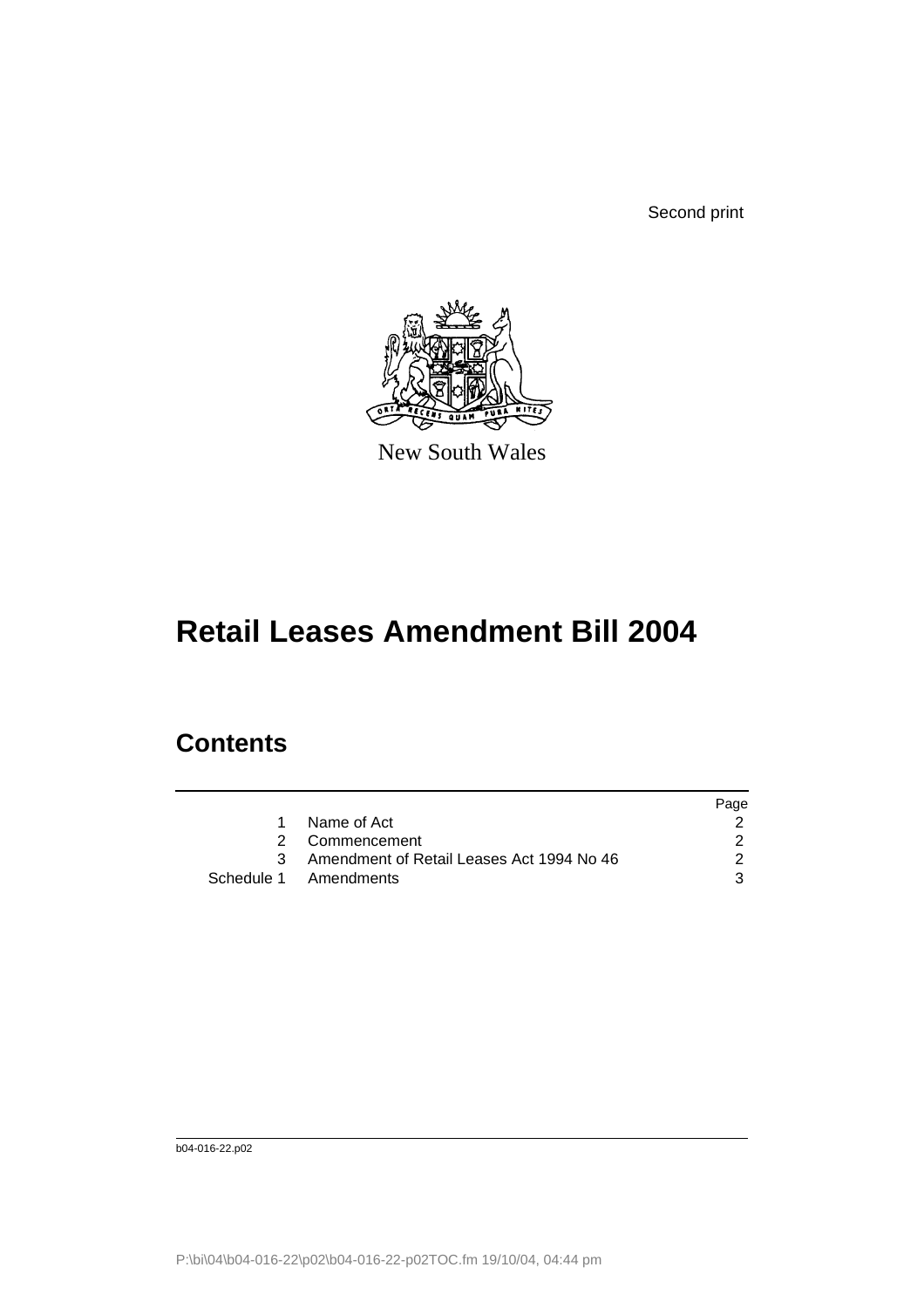**Contents** 

Page

Contents page 2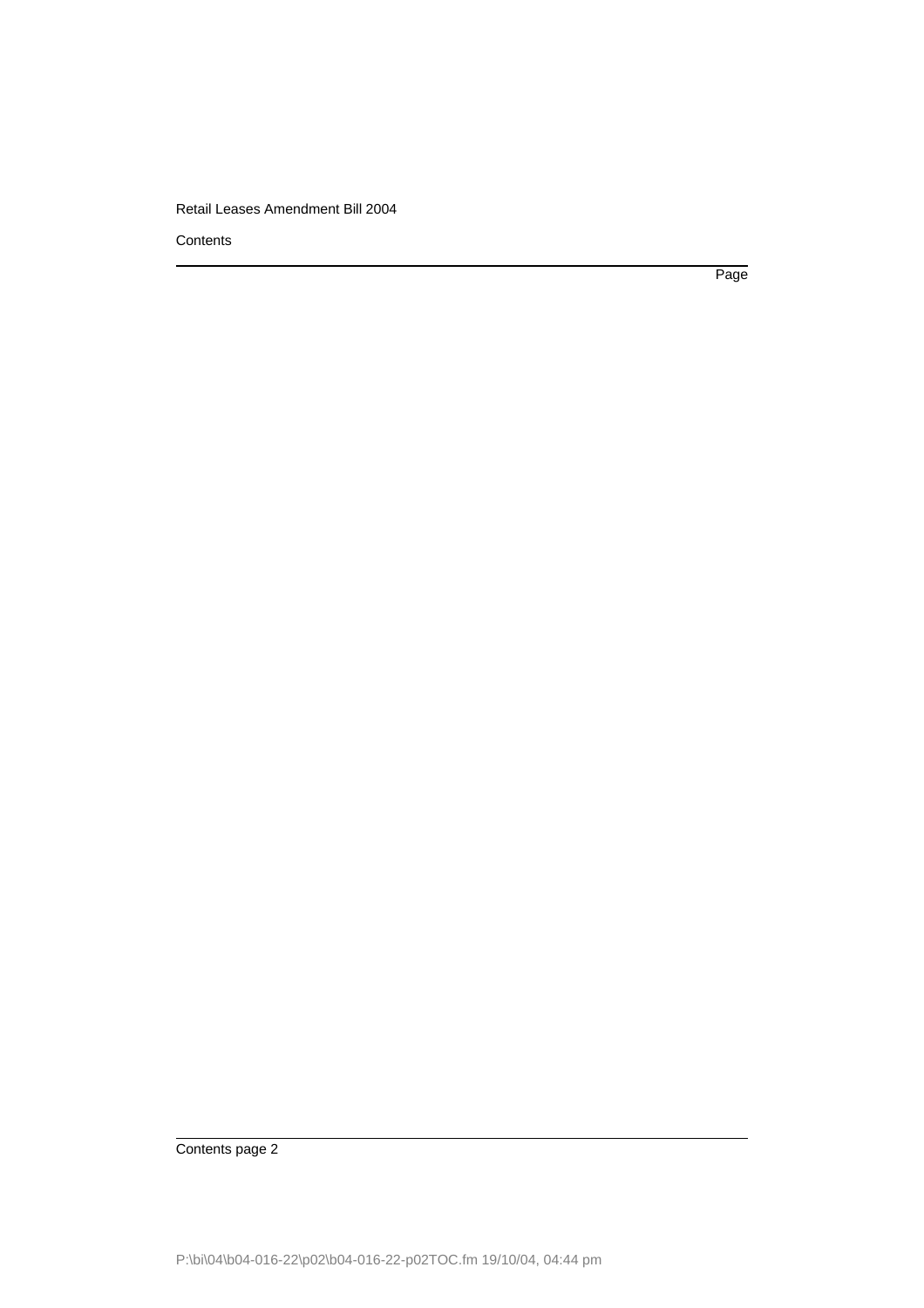*This PUBLIC BILL, originated in the LEGISLATIVE COUNCIL and, having this day passed, is now ready for presentation to the LEGISLATIVE ASSEMBLY for its concurrence.*

*Legislative Council*

*Clerk of the Parliaments.*



New South Wales

## **Retail Leases Amendment Bill 2004**

Act No , 2004

An Act to amend the *Retail Leases Act 1994* with respect to lease preparation expenses and statements of expenditure on outgoings; and for other purposes.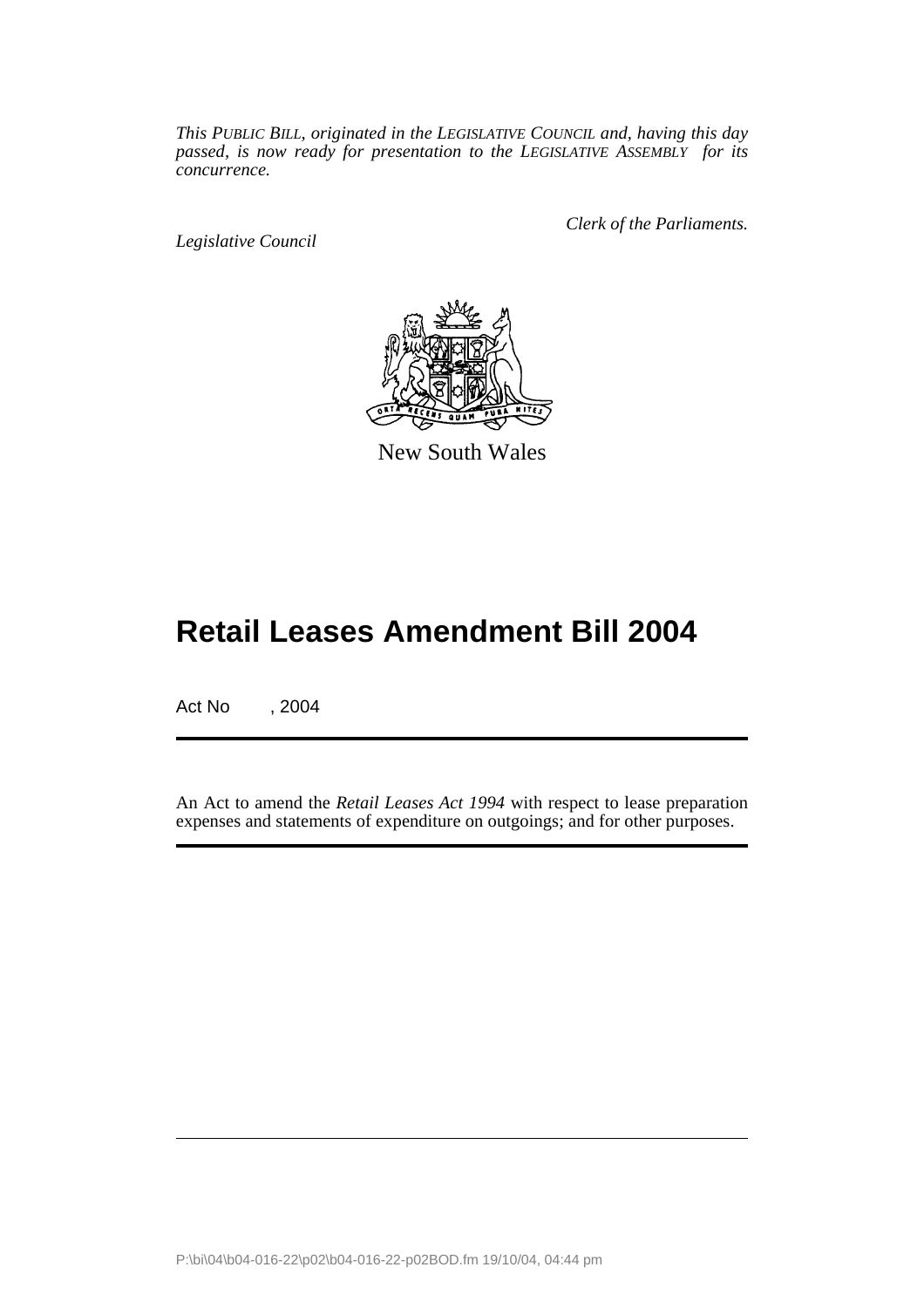| The Legislature of New South Wales enacts: |                                                                         |        |
|--------------------------------------------|-------------------------------------------------------------------------|--------|
| 1                                          | Name of Act                                                             | 2      |
|                                            | This Act is the Retail Leases Amendment Act 2004.                       | 3      |
| 2                                          | <b>Commencement</b>                                                     | 4      |
|                                            | This Act commences on a day or days to be appointed by<br>proclamation. | 5<br>6 |
| 3                                          | Amendment of Retail Leases Act 1994 No 46                               | 7      |
|                                            | The <i>Retail Leases Act 1994</i> is amended as set out in Schedule 1.  | 8      |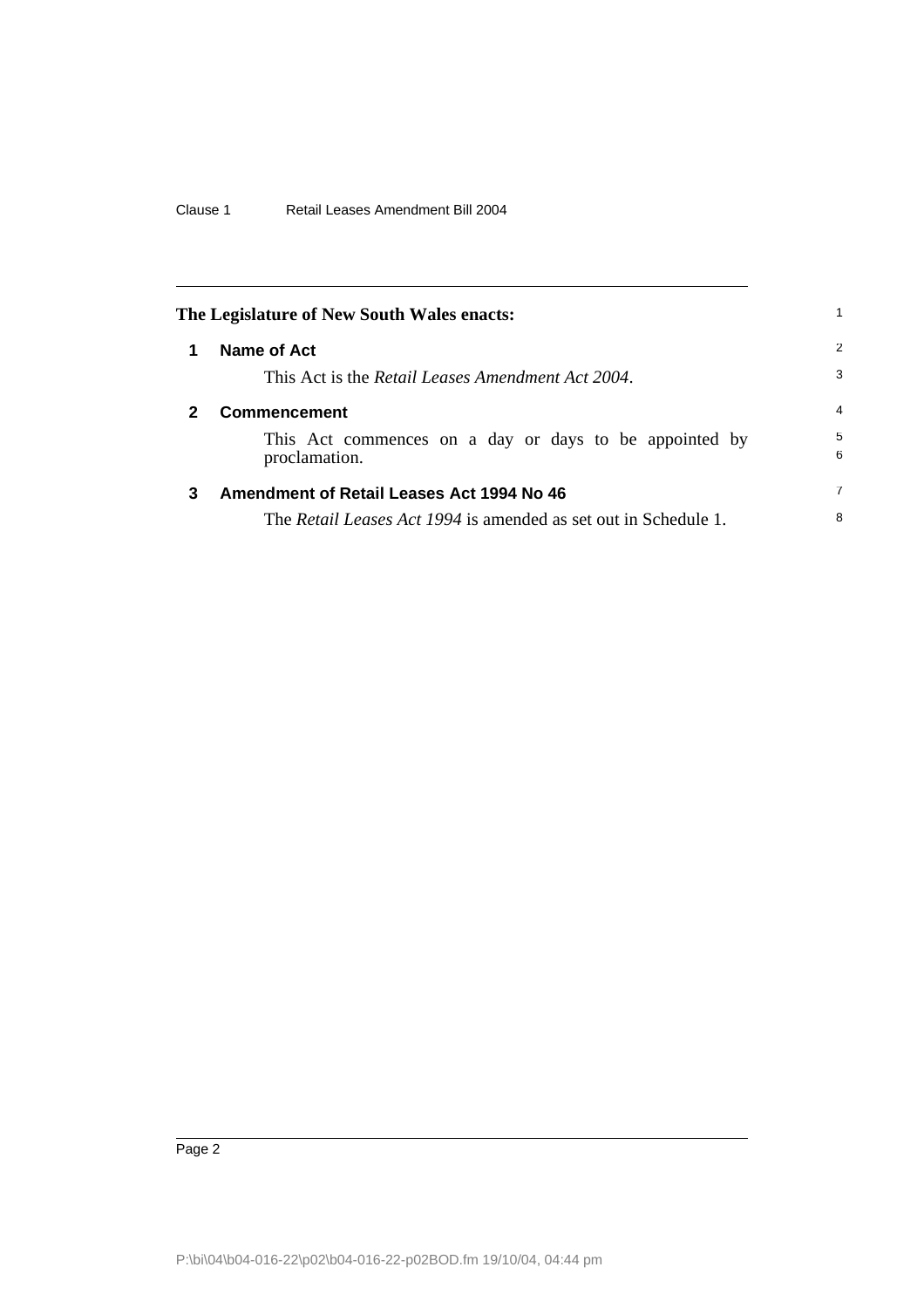Amendments Schedule 1

 $\ddot{\phantom{0}}$ 

 $\ddot{\phantom{a}}$ 

|     |                     | <b>Schedule 1 Amendments</b><br>(Section 3)                                                                                                                                                                                                                                                                                                                                                                                                        | $\mathbf{1}$<br>$\overline{2}$         |
|-----|---------------------|----------------------------------------------------------------------------------------------------------------------------------------------------------------------------------------------------------------------------------------------------------------------------------------------------------------------------------------------------------------------------------------------------------------------------------------------------|----------------------------------------|
| [1] |                     | <b>Section 3 Definitions</b>                                                                                                                                                                                                                                                                                                                                                                                                                       | 3                                      |
|     |                     | Insert in alphabetical order:                                                                                                                                                                                                                                                                                                                                                                                                                      | 4                                      |
|     |                     | <i>lease preparation expenses</i> means legal or other expenses<br>incurred by the lessor in connection with the preparation or<br>entering into of a retail shop lease, except for registration fees<br>under the <i>Real Property Act 1900</i> .                                                                                                                                                                                                 | 5<br>6<br>7<br>8                       |
| [2] |                     | <b>Section 13 Lease preparation costs</b>                                                                                                                                                                                                                                                                                                                                                                                                          | 9                                      |
|     | Omit the section.   |                                                                                                                                                                                                                                                                                                                                                                                                                                                    | 10                                     |
| [3] |                     | Section 14 Key-money and lease preparation expenses prohibited                                                                                                                                                                                                                                                                                                                                                                                     | 11                                     |
|     |                     | Omit section 14 (1). Insert instead:                                                                                                                                                                                                                                                                                                                                                                                                               | 12 <sup>2</sup>                        |
|     | (1)                 | A person must not, as lessor or on behalf of the lessor, seek or<br>accept the payment of key-money or lease preparation<br>expenses in connection with the granting of a retail shop lease<br>and any provision of a retail shop lease is void to the extent<br>that it requires or has the effect of requiring the payment of<br>key-money or lease preparation expenses in connection with<br>the granting of the lease.                        | 13<br>14<br>15<br>16<br>17<br>18<br>19 |
| [4] | Section 14 (3) (a)  |                                                                                                                                                                                                                                                                                                                                                                                                                                                    | 20                                     |
|     | Omit the paragraph. |                                                                                                                                                                                                                                                                                                                                                                                                                                                    | 21                                     |
| [5] |                     | Section 14 (4) and (5)                                                                                                                                                                                                                                                                                                                                                                                                                             | 22                                     |
|     |                     | Insert after section $14(3)$ :                                                                                                                                                                                                                                                                                                                                                                                                                     | 23                                     |
|     | (4)                 | This section does not prevent a person, as lessor or on behalf<br>of the lessor, from requiring payment by a prospective lessee<br>or the lessee of a reasonable sum in respect of lease<br>preparation expenses incurred in connection with making an<br>amendment to a proposed lease that was requested by or on<br>behalf of the prospective lessee or the lessee, other than:<br>an amendment to insert or vary the particulars of the<br>(a) | 24<br>25<br>26<br>27<br>28<br>29<br>30 |
|     |                     | lessee, the rent or the term, or                                                                                                                                                                                                                                                                                                                                                                                                                   | 31                                     |

Page 3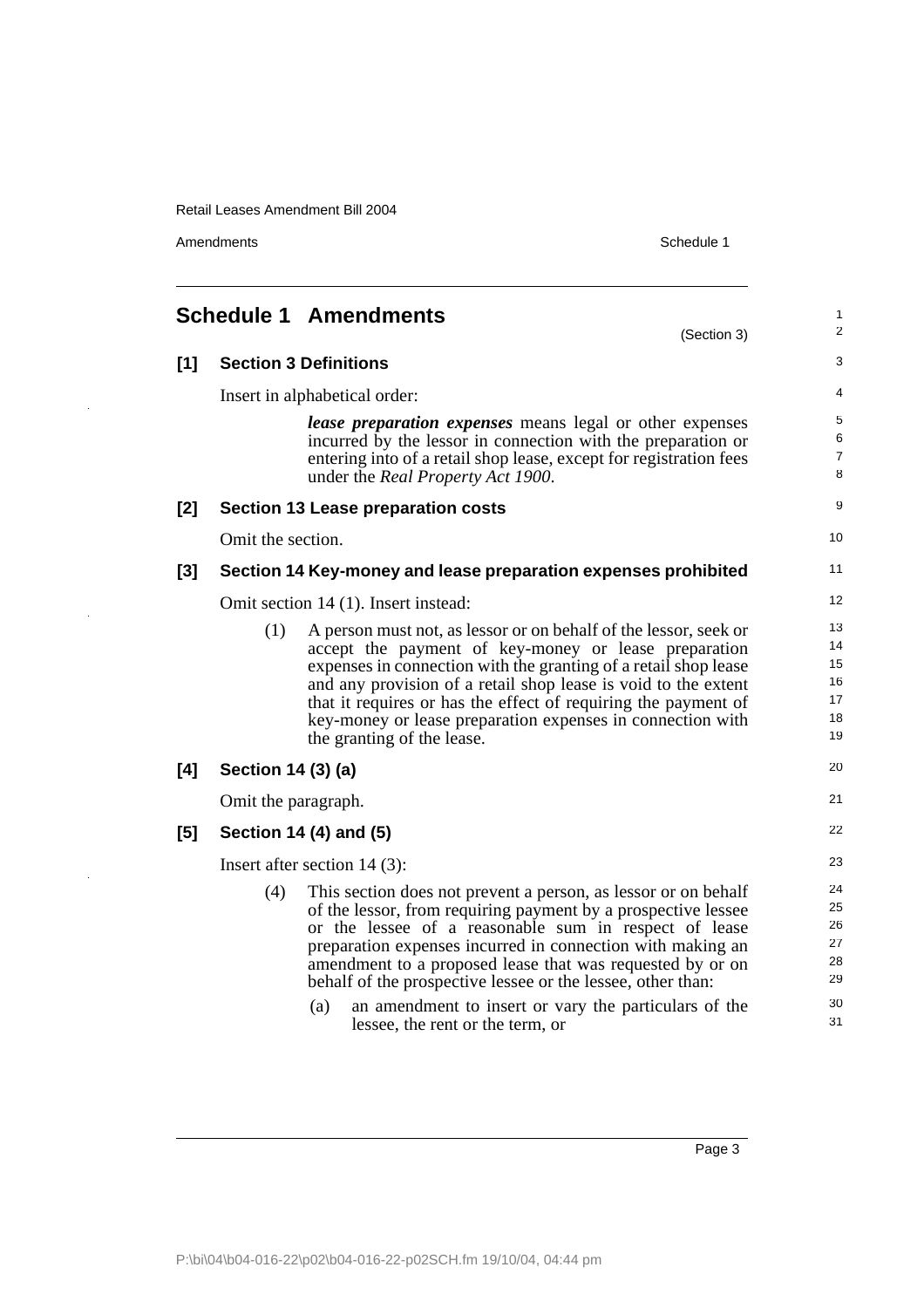Schedule 1 Amendments

|     |                     | (b)<br>an amendment to remedy a failure by or on behalf of the<br>lessor to include or omit a term of the proposed lease<br>that was, at the time of the failure to include or omit,<br>agreed between the lessor and the proposed lessee or<br>lessee to be included in or omitted from the proposed<br>lease, or<br>an amendment requested before the lessor is given a<br>(c)                                                                    | $\mathbf{1}$<br>2<br>3<br>$\overline{4}$<br>5<br>6<br>$\overline{7}$ |
|-----|---------------------|-----------------------------------------------------------------------------------------------------------------------------------------------------------------------------------------------------------------------------------------------------------------------------------------------------------------------------------------------------------------------------------------------------------------------------------------------------|----------------------------------------------------------------------|
|     |                     | lessee's disclosure statement under section 11A.                                                                                                                                                                                                                                                                                                                                                                                                    | 8                                                                    |
|     | (5)                 | If a prospective lessee or the lessee is liable to pay a<br>reasonable sum referred to in subsection (4), the lessor must<br>provide the prospective lessee or lessee with a copy of any<br>account presented to the lessor in respect of those expenses.<br>The prospective lessee or lessee is not required to make any<br>such payment until the lessor has complied with this<br>requirement.                                                   | 9<br>10<br>11<br>12<br>13<br>14<br>15                                |
| [6] |                     | Section 27 Estimates of outgoings to be provided by lessor                                                                                                                                                                                                                                                                                                                                                                                          | 16                                                                   |
|     |                     | Omit section 27 (c) and (d).                                                                                                                                                                                                                                                                                                                                                                                                                        | 17                                                                   |
| [7] |                     | Section 45 Key-money and lease preparation expenses for<br>renewal or extension prohibited                                                                                                                                                                                                                                                                                                                                                          | 18<br>19                                                             |
|     |                     | Omit section 45 (1). Insert instead:                                                                                                                                                                                                                                                                                                                                                                                                                | 20                                                                   |
|     | (1)                 | A person must not, as lessor or on behalf of the lessor, seek or<br>accept the payment of key-money or lease preparation<br>expenses in connection with the renewal or extension of a<br>retail shop lease and any provision of a retail shop lease is<br>void to the extent that it requires or has the effect of requiring<br>the payment of key-money or lease preparation expenses in<br>connection with the renewal or extension of the lease. | 21<br>22<br>23<br>24<br>25<br>26<br>27                               |
| [8] | Section 45 (3) (a)  |                                                                                                                                                                                                                                                                                                                                                                                                                                                     | 28                                                                   |
|     | Omit the paragraph. |                                                                                                                                                                                                                                                                                                                                                                                                                                                     | 29                                                                   |
|     |                     |                                                                                                                                                                                                                                                                                                                                                                                                                                                     |                                                                      |

**[8]**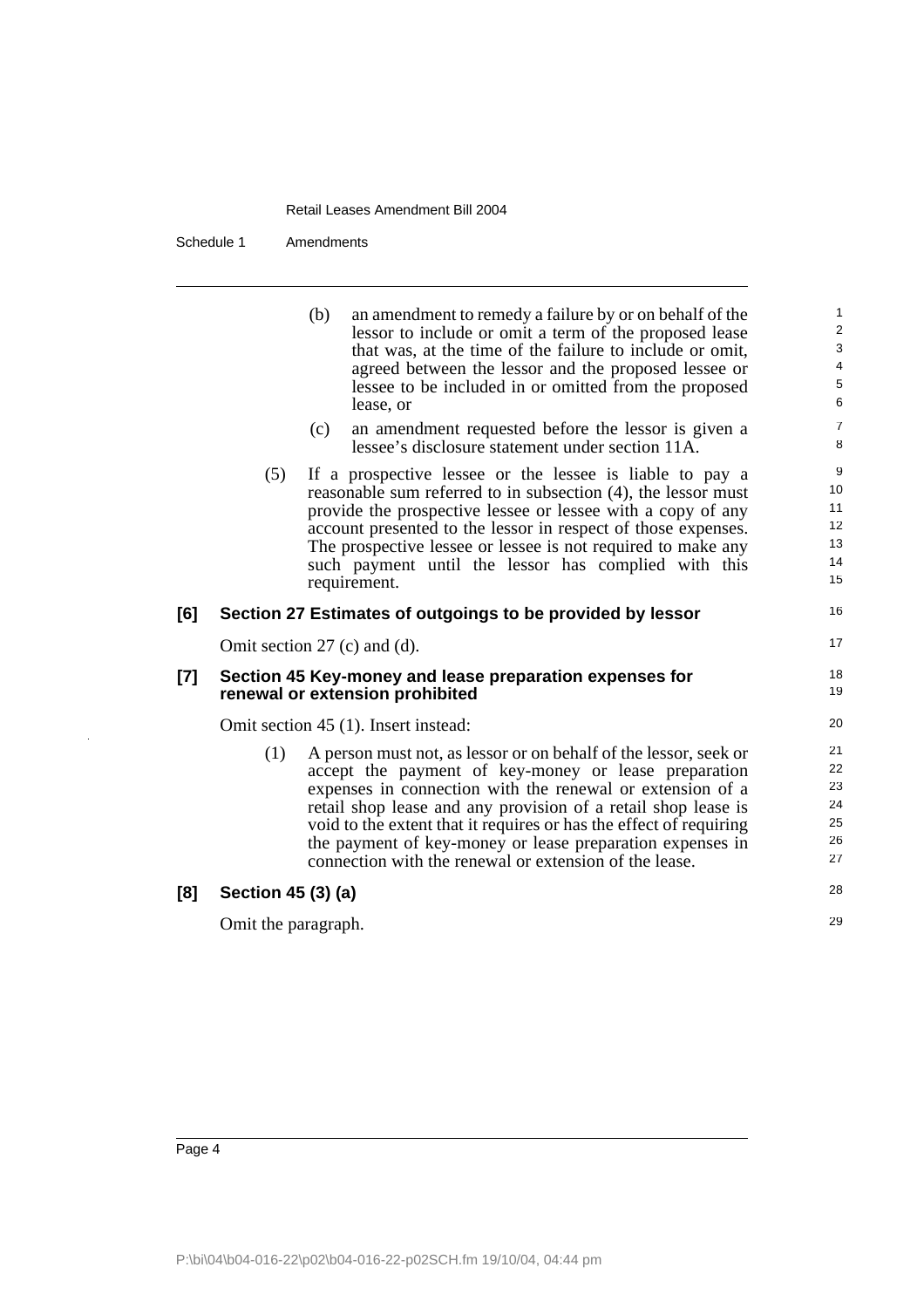Amendments **Amendments** Schedule 1

### **[9] Section 45 (4) and (5)** Insert after section 45 (3): (4) This section does not prevent a person, as lessor or on behalf of the lessor, from requiring payment by the prospective lessee or the lessee of a reasonable sum in respect of lease preparation expenses incurred in connection with making an amendment to a proposed lease, or to a lease as is proposed to be extended, that was requested by or on behalf of the prospective lessee or the lessee, other than: (a) an amendment to insert or vary the particulars of the lessee, the rent or the term, or (b) an amendment to remedy a failure by or on behalf of the lessor to include or omit a term of the proposed lease, or the lease as proposed to be extended, that was, at the time of the failure to include or omit, agreed between the lessor and the proposed lessee or lessee to be included in or omitted from the proposed lease, or the lease as proposed to be extended, or (c) if the amendment is in connection with the renewal of a retail shop lease, an amendment requested before the lessor is given a lessee's disclosure update under section 11A. (5) If a prospective lessee or the lessee is liable to pay a reasonable sum referred to in subsection (4), the lessor must provide the prospective lessee or lessee with a copy of any account presented to the lessor in respect of those expenses. The prospective lessee or lessee is not required to make any such payment until the lessor has complied with this requirement. **[10] Schedule 3 Savings and transitional provisions** Insert at the end of clause 1 (1): *Retail Leases Amendment Act 2004* 1  $\mathfrak{p}$ 3 4 5 6 7 8 9 10 11 12 13 14 15 16 17 18 19 20 21 22 23 24 25 26 27 28 29 30 31 32